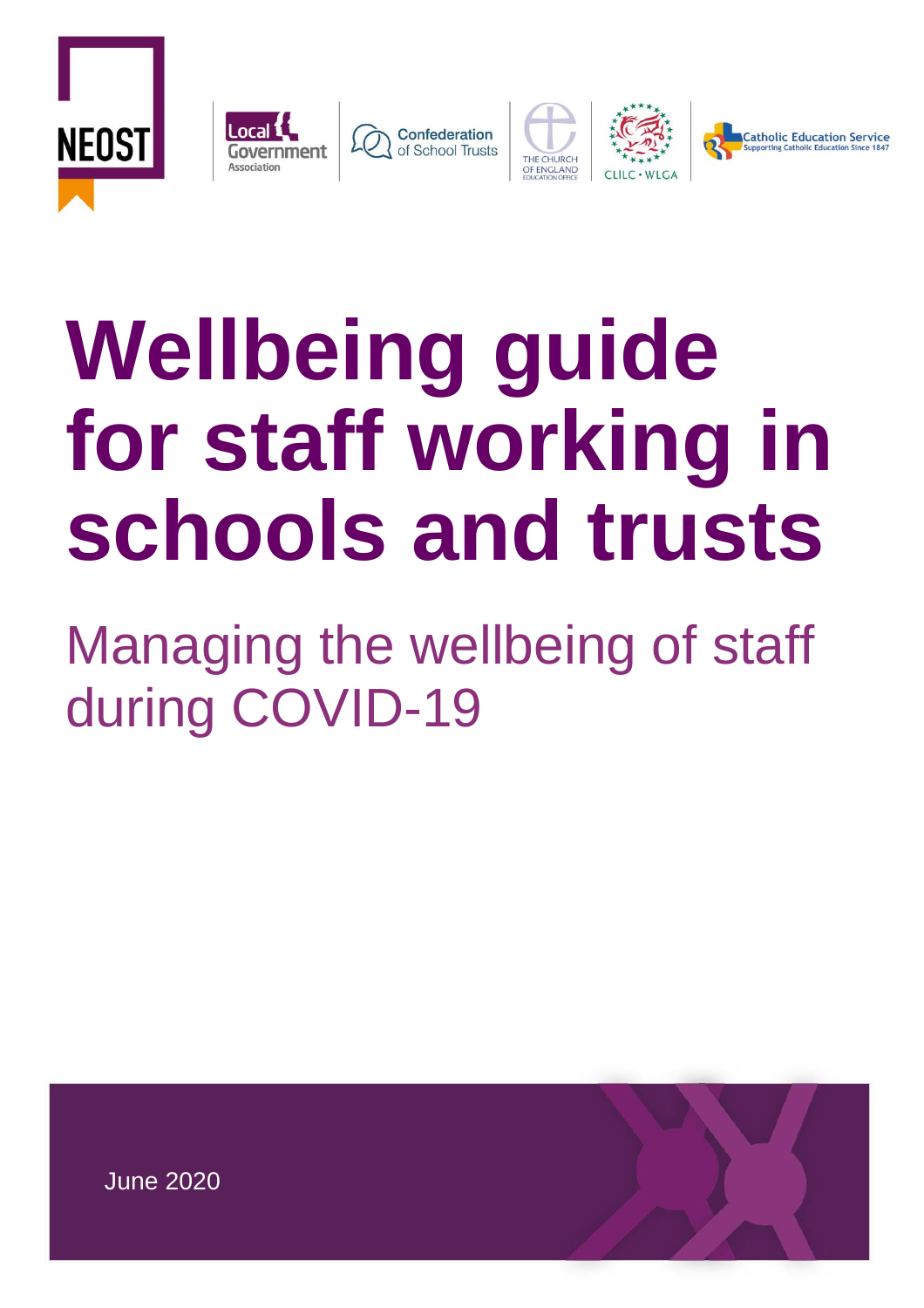# **Contents**

| 1. |  |
|----|--|
| 2. |  |
| 3. |  |
|    |  |
| 5. |  |
| 6. |  |
| 7. |  |
| 8. |  |
| 9. |  |
|    |  |
|    |  |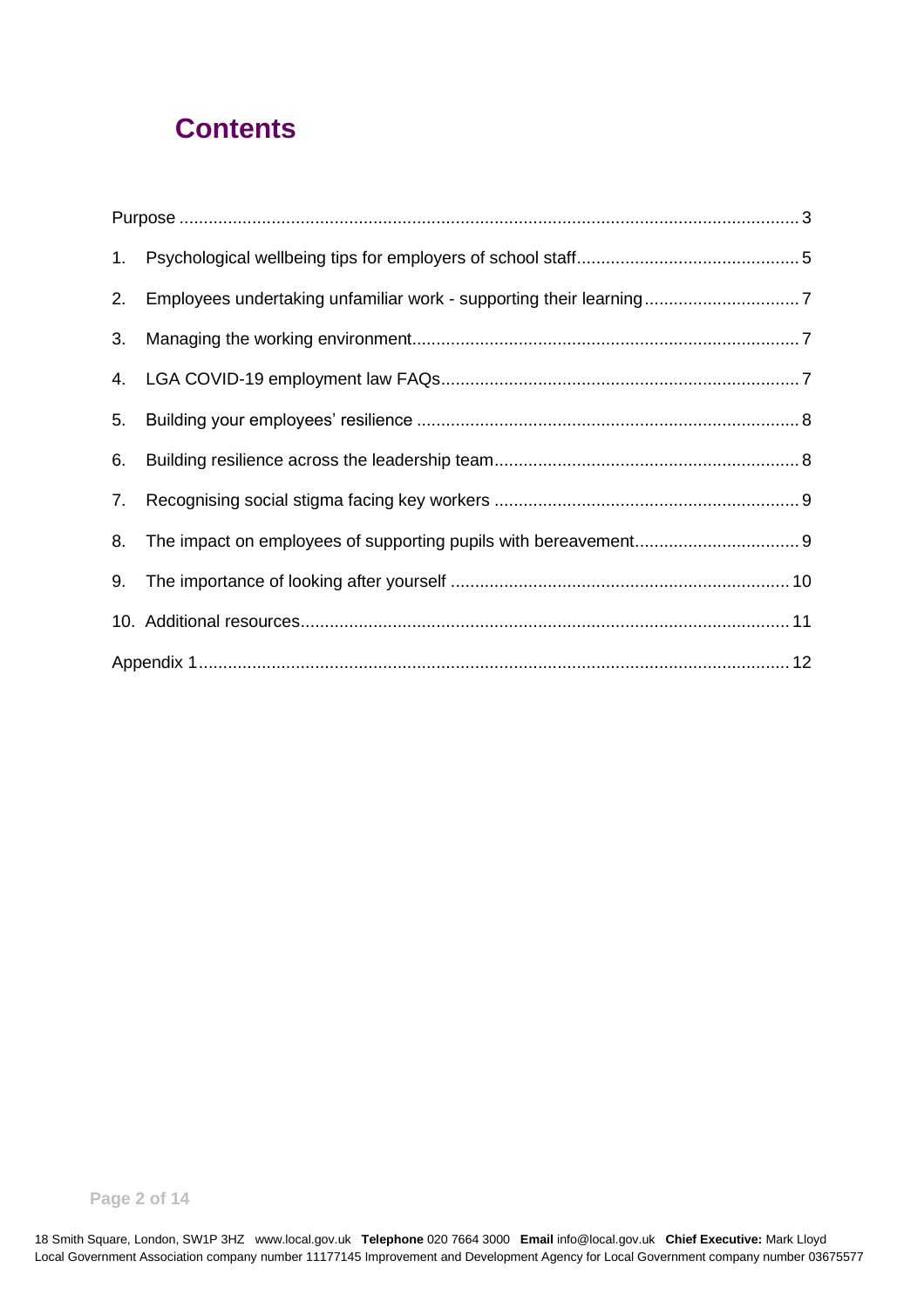# <span id="page-2-0"></span>**Purpose**

This guide aims to provide schools and trusts with information and guidance as well as signposting to other resources to best support the wellbeing of their staff, especially during the coronavirus COVID-19 pandemic.

The coronavirus COVID-19 pandemic has turned the school world upside down and inside out. School staff have been playing a central role in remaining open for some children, keeping in touch with those at home, supporting their communities and in providing remote learning. Schools are now going through the process of phased opening, to support more children as and when it is safe to do so. School staff have been put under an enormous amount of pressure to keep calm and carry on. Schools and their staff are at the forefront of their communities and many parents and carers may expect them to be calm, unflustered and to have all the answers. Therefore, school and trust staff may be feeling anxious about 'getting it right' for their pupils or they may be attempting to carry out their very important roles whilst dealing with their own personal situations and emotions.

This leads to school and trust staff working in an incredibly pressurised environment. School leaders, governing boards and trustees have a powerful role to play in supporting all school and trust employees and have a responsibility to understand how to support the psychological wellbeing of staff who are working in these conditions, and to provide the necessary working conditions and support to staff to reduce stress in school and whist working at home.

This is particularly important during the coronavirus pandemic when staff who are still working in schools may be worried about their vulnerability to a higher risk of infection, or they may be experiencing additional stress because of having to offer more support to children who are anxious or possibly grieving. Working at home e.g. undertaking and managing virtual teaching as well as school support activities may also increase individual's stress levels.

Employees who are in roles that are exposed to new or additional trauma may therefore have a higher risk of mental health problems such as depression and anxiety and possibly Post Traumatic Stress Disorder (PTSD), which could severely affect their work, their morale and result in long-term sickness absence, either now or when the crisis has passed.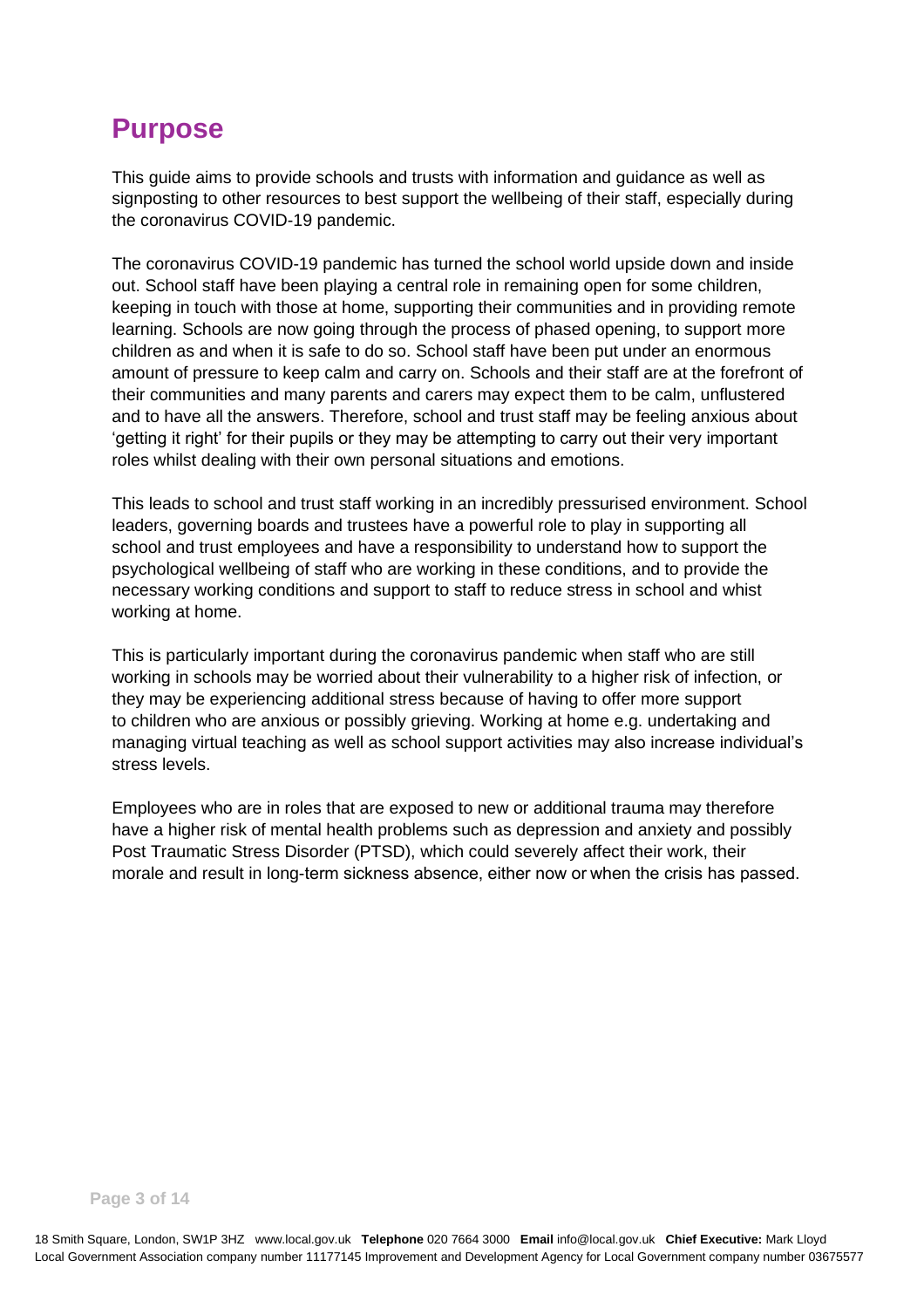

While many may be aware of the stress this puts on their mental health it can be difficult to manage the effects of this at such a time of rapid change.

While staff in schools and trusts have a responsibility to talk to their managers about issues affecting their ability to do their job, school and trust leaders must ensure that managers are equipped and able to be sensitive to identifying and responding to the signs and symptoms of stress from staff, such as anxiety or social withdrawal.

This guide will help those responsible for governance, leaders and managers to think about the wellbeing of their staff and fulfil their duty of care for their employees.

Wellbeing research suggests that good organisational leadership and a supportive work culture can have a positive impact on the psychological wellbeing of staff. During this period of increased pressure and anxiety, it is essential for leaders and those responsible for governance to send a clear message that staff wellbeing matters. 

This guide has been written on behalf of  $NEOST<sup>1</sup>$ , the national school teachers employer organisation, to bring together advice, best practice and to sign post where you can find more information.

NB This is the first version of this guide to support school staff wellbeing and our intention is to update this when appropriate. If you have any comments or information to be considered for future editions please email [schoolteachers@local.gov.uk](mailto:schoolteachers@local.gov.uk)

<sup>1</sup> https://www.local.gov.uk/national-employers-organisation-school-teachers-neost

**Page 4 of 14**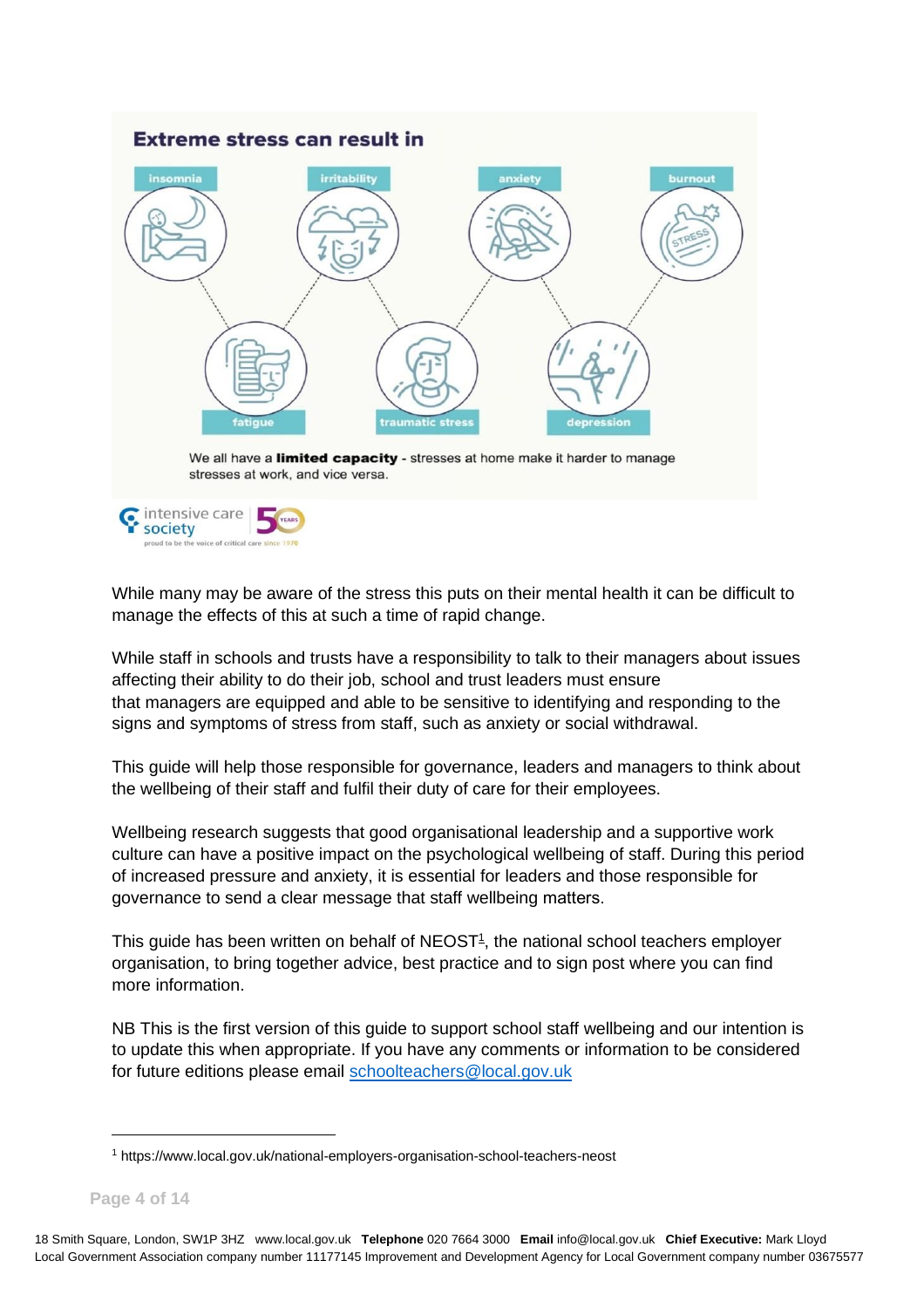# <span id="page-4-0"></span>**1. Psychological wellbeing tips for employers of school staff**

#### **[Be proactive and make time to talk about how staff are feeling](https://local.gov.uk/our-support/workforce-and-hr-support/wellbeing/wellbeing-front-line-staff)**

Leaders and those responsible for governance need to lead the way when it comes to raising awareness of the importance of good mental health for their staff. It is important to reduce the stigma when talking about mental health in your workplace, particularly in times of crisis – when almost everybody is going to need some additional time or support at some stage. This situation really is unprecedented. It is equally important for school and trust staff to know that they don't have to feel heroic. Create time and give opportunities for staff to acknowledge that they feel scared or anxious or possibly overwhelmed by the support they need to give to their pupils and parents/carers.

Trying to 'stay strong' for their pupils and parents/carers can leave staff 'running on empty' and it's important for staff to understand that any need for support is not the sign of an inability to cope or of professional incompetence, but a recognition that from time to time, everyone needs help to carry out this demanding role. Acknowledging all our emotions is important to good mental health.

Employees often hide mental health problems because of worries that they are letting people down by 'not coping', or fear that colleagues or managers may think badly of them, either now or in the future. Empathetic communication to staff acknowledging their fears and anxieties together with messages about how to recognise the signs of distress will ensure it is not an issue that is overlooked during long and potentially stressful working days. Emphasise that every employee matters. 

#### **[Encourage open and honest conversations](https://local.gov.uk/our-support/workforce-and-hr-support/wellbeing/wellbeing-front-line-staff)**

Employees need to be encouraged to speak up when feeling overwhelmed or in need. Leaders should create safe spaces/time for staff to talk about their mental health challenges, past and present, and to be able to do this in their own time and without fear of feeling judged or excluded if they open-up in this way. Leaders may be able to help here by sharing their own experiences or stories of other people who have struggled with managing their mental health during stressful times. **[Nick Page, the Chief Executive of Solihull,](https://www.local.gov.uk/our-support/workforce-and-hr-support/workforce-videos/my-life-chief-executive-mental-health-issues)  [describes his challenges of managing his mental health during a stressful time](https://www.local.gov.uk/our-support/workforce-and-hr-support/workforce-videos/my-life-chief-executive-mental-health-issues)**.

#### **Support staff to say 'I don't know'**

Staff in schools and trusts are likely to be responding to a thousand and one questions about the virus, school activities and every other topic of uncertainty under the sun. Pupils and their parents/carers may be worried about COVID-19, or missing lessons or the implications of cancelled exams. Some of these questions may have easy and logical answers, while others won't. They should not feel the need to be an expert on coronavirus or anything else in a world that is changing every day. This is an incredibly pressured environment so it is important that staff have access to as much information as possible about how the school or trust is responding to the changing situation and receive regular updates that they can pass on to their pupils when necessary but it is equally important to ensure that staff understand that sometimes they will need to say 'I don't know'.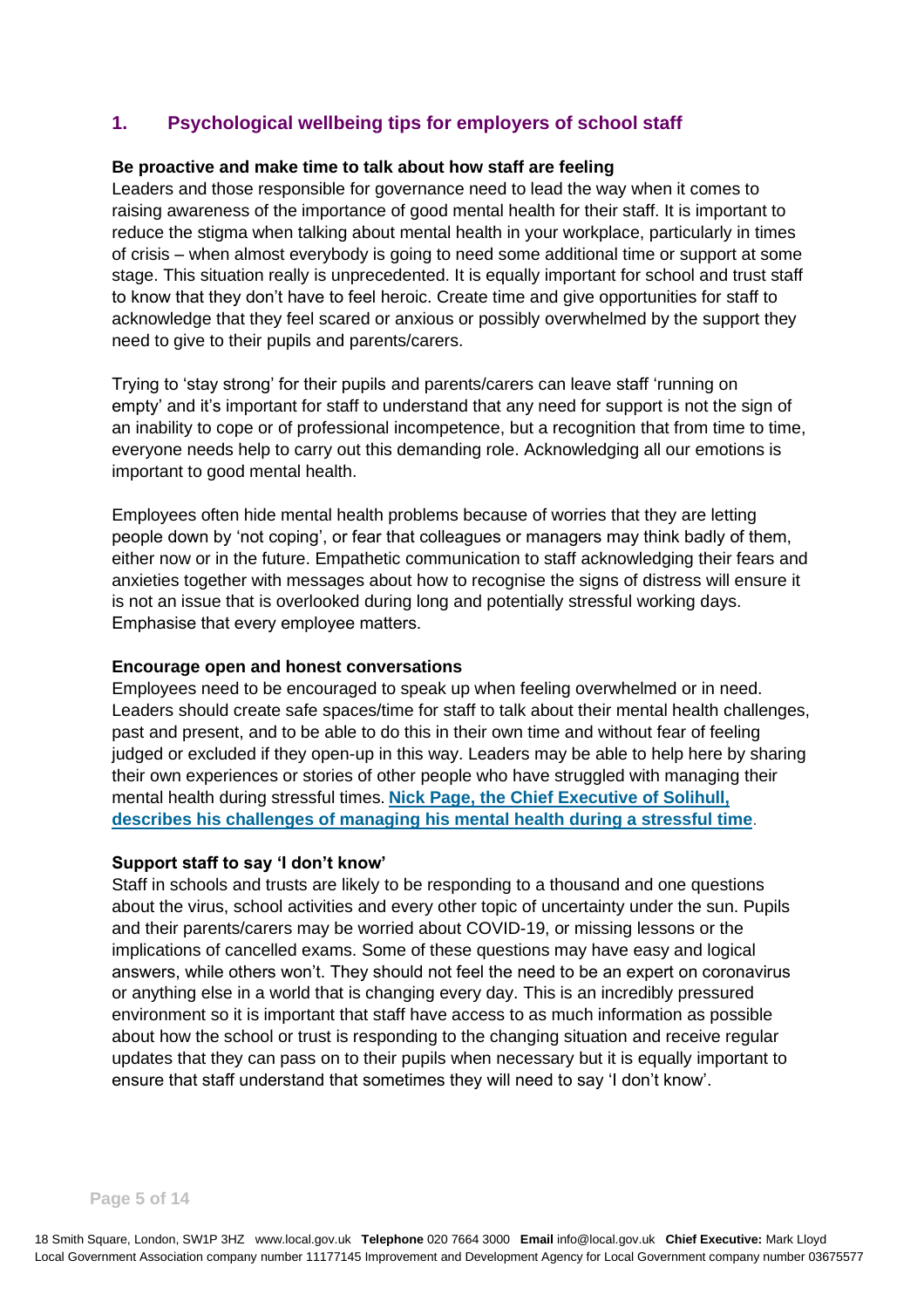#### **Put wellbeing support in place and [make it widely available](https://local.gov.uk/our-support/workforce-and-hr-support/wellbeing/wellbeing-front-line-staff)**

Staff should know where they can go and who they can talk to about difficulties they are having with their wellbeing. This might be their line manager, an organisation's occupational health service or employee assistance provider and mental health champions/first aiders. In schools and trusts with a religious character, there may also be faith-based organisations who provide counselling and support. Other options may be to share open online resources on coping with anxiety and stress with staff, or to set up dedicated confidential mental health support for them. For staff members who are struggling to have good mental health it is important to have different ways they can access support to suit their particular needs or working patterns.

Many employees may be unaware of the support available to them, and leaders may need to put additional communications in place to ensure information on wellbeing support is seen by everyone. Line managers are key for communicating what resources are available and therefore need to be kept up to date on what is available and how they can help staff access it. This can be a difficult topic to discuss, so it may help to have additional tools to help managers to feel more comfortable raising this with members of their team, like this short video from The Samaritans. The video gives tips on how to ask simple questions, and importantly, how to listen to the answer to help someone work through what's on their mind.



Crucially, there should be no threshold or qualifying conditions for staff to access the support such as being on sick leave or requiring a recommendation from occupational health. Also, support should stay in place for as long as it is needed, which may well be after the coronavirus crisis has ended.

#### **[Take stock/check the effect of these measures regularly](https://local.gov.uk/our-support/workforce-and-hr-support/wellbeing/wellbeing-front-line-staff)**

It is important to check how staff are doing and whether your school or trust's wellbeing offers are appropriate and helpful to their needs and working conditions. Data is key: ask managers to speak regularly to their teams and feedback concerns and requests; ask for advice from your providers of mental health support about what else you may be able to do as an employer; and encourage staff to tell you directly what they need. You may want to consider undertaking a staff wellbeing survey in order to develop a tailored action plan to support staff. See Appendix 1 for some example questions you may wish to consider. Wellbeing support plans must be dynamic and able to adapt to changing conditions and needs.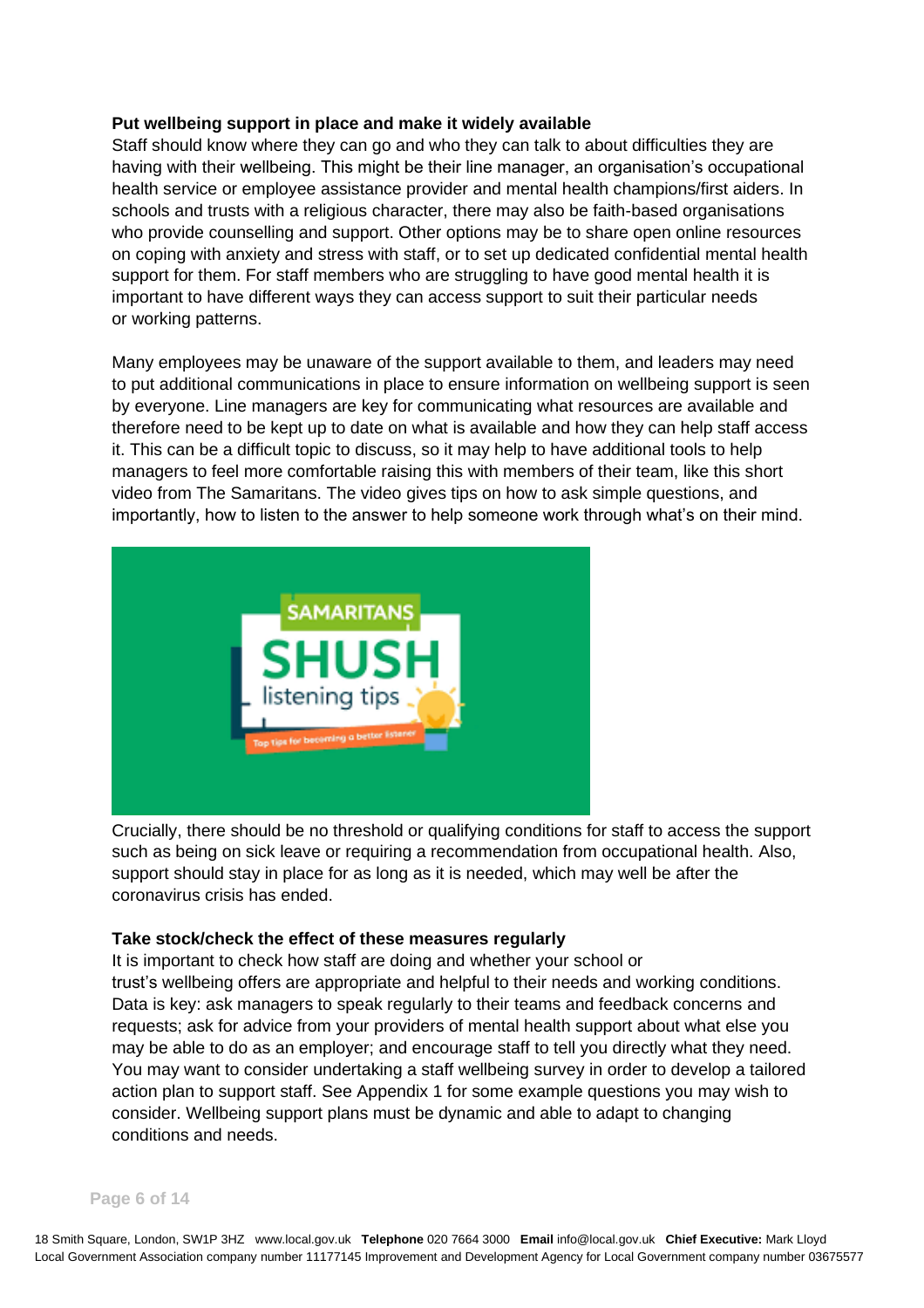# <span id="page-6-0"></span>**2. Employees undertaking unfamiliar work - supporting their learning**

During this crisis we may not have enough staff to do all the work needed, whether due to sickness or self-isolation, and you may ask other staff to take on additional or new work. However, some staff may feel particularly vulnerable at being asked to do things that they do not feel trained or experienced in. It is important to make time to provide training, support, ongoing supervision and feedback on practical skills or new ways of working. Consider whether staff who are worried about what you are asking them to do can work with a more experienced team member.

# <span id="page-6-1"></span>**3. Managing the working environment**

Providing a safe place for pupils to learn and play during COVID-19 will make schools challenging environments to work in, but there are things that employers can do to help manage the emotional impact of the work.

Here are some ideas:

- Increase civility: rudeness can increase when stress levels are high, but this can lead to more mistakes. Experiencing rudeness can affect the quality of an employee's work. Take steps to remind staff, parents and pupils of positive behaviours and attitudes to ensure that rudeness doesn't impact on staff and their interactions with pupils.
- Design well-balanced working days: try to organise rotas or tasks to balance demands and pressures on staff and try, where possible, to provide positive experiences with pupil and parents.
- Create time to share: ensure regular opportunities for staff to discuss work levels and concerns. Allowing time to share and process the anxieties or difficulties of work or talking about things that are going well at work in a structured way can help to reduce stress and support learning.
- Organise social time and activities: Look for opportunities and ways for staff to socialise so that people working at home don't feel isolated e.g. Zoom staff quiz.

## <span id="page-6-2"></span>**4. LGA COVID-19 employment law FAQs**

The Local Government Association (LGA) provides a range of information in relation to the workforce implications of the COVID-19 pandemic, including a series of employment law focussed frequently asked questions covering leave, sickness, isolating, redeployment and the Coronavirus Job Retention Scheme (furloughing). There is also information on the new emergency volunteer scheme and updates on consequential amendments to legislation. See the LGA website for more details:

<https://local.gov.uk/covid-19-employment-law-faqs>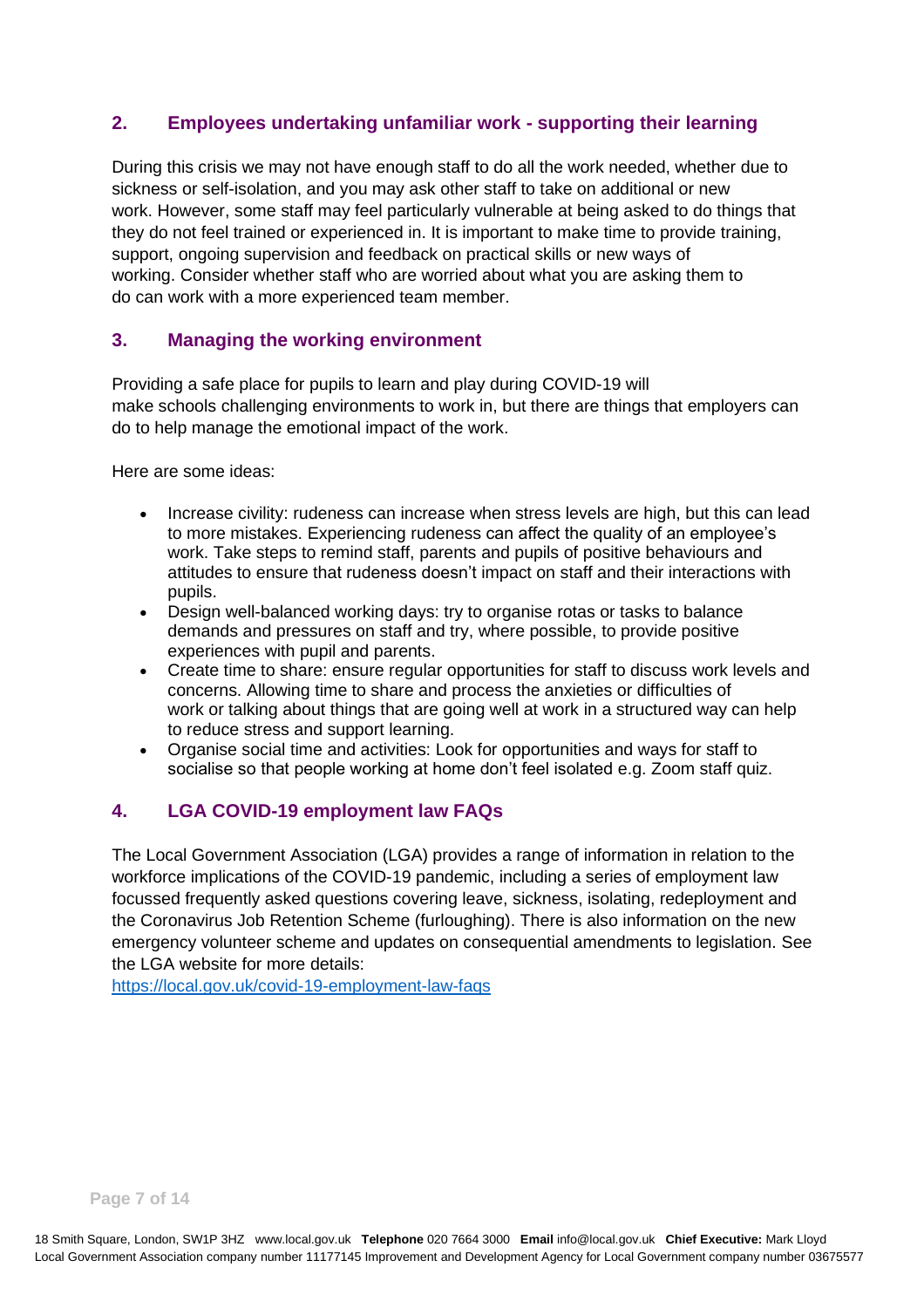# <span id="page-7-0"></span>**5. Building your employees' resilience**

Being resilient is the ability to cope under pressure and recover from difficulties. It allows you to take on new situations and demands positively, approaching things with a problemsolving attitude and keeping a sense of perspective and understanding of what needs to be done. It means being able to recognise and respect your own limits.

During the pandemic staff in schools and trusts are trying to react, cope and plan across a range of issues at a pace that may be new to many of them. It can be hard to feel resilient in these circumstances. Good teachers have developed a strong sense of emotional intelligence and self-awareness and must be able to look after their own wellbeing as well as that of their teams.

Steps to increase your levels of resilience may include:

- being flexible and willing to adapt to change
- recognising your thoughts and emotions in different situations and having positive ways to manage them
- asking for help when you need it.

In a blog for the LGA, Jim McManus, Director of Public Health, Hertfordshire County Council shares his personal experience of learning to be more resilient. Read it on the LGA website:

[https://local.gov.uk/our-support/workforce-and-hr-support/workforce-blog/april-2020](https://local.gov.uk/our-support/workforce-and-hr-support/workforce-blog/april-2020-resilience-and-leadership-during) [resilience-and-leadership-during](https://local.gov.uk/our-support/workforce-and-hr-support/workforce-blog/april-2020-resilience-and-leadership-during)

Also, The British Psychological Society has produced a helpful guide on resilience in teaching during the coronavirus pandemic that may be useful to share. [https://www.bps.org.uk/sites/www.bps.org.uk/files/Member%20Networks/Divisions/DECP/Te](https://www.bps.org.uk/sites/www.bps.org.uk/files/Member%20Networks/Divisions/DECP/Teacher%20resilience%20during%20coronavirus%20school%20closures.pdf) [acher%20resilience%20during%20coronavirus%20school%20closures.pdf](https://www.bps.org.uk/sites/www.bps.org.uk/files/Member%20Networks/Divisions/DECP/Teacher%20resilience%20during%20coronavirus%20school%20closures.pdf)

## <span id="page-7-1"></span>**6. Building resilience across the leadership team**

The basic principles of good leadership can be best described as: listen, learn and then act. This is particularly important during a challenging time.

Leading in this uncertain period of time, with an undoubtedly epic 'to-do' list of conflicting priorities is understandably likely to cause a wave of panic. This is because it all feels urgent, and the adrenalin starts pumping.

Good mental wellbeing among leaders is essential, to ensure the right decisions are taken at the right time.

Despite the many negative experiences of COVID-19, we have seen remarkable things in our communities, and it is the same in our school communities.

Those responsible for governance should ensure that leaders (including headteachers, deputy and assistant headteachers, SENCOs and other members of each senior leadership

#### **Page 8 of 14**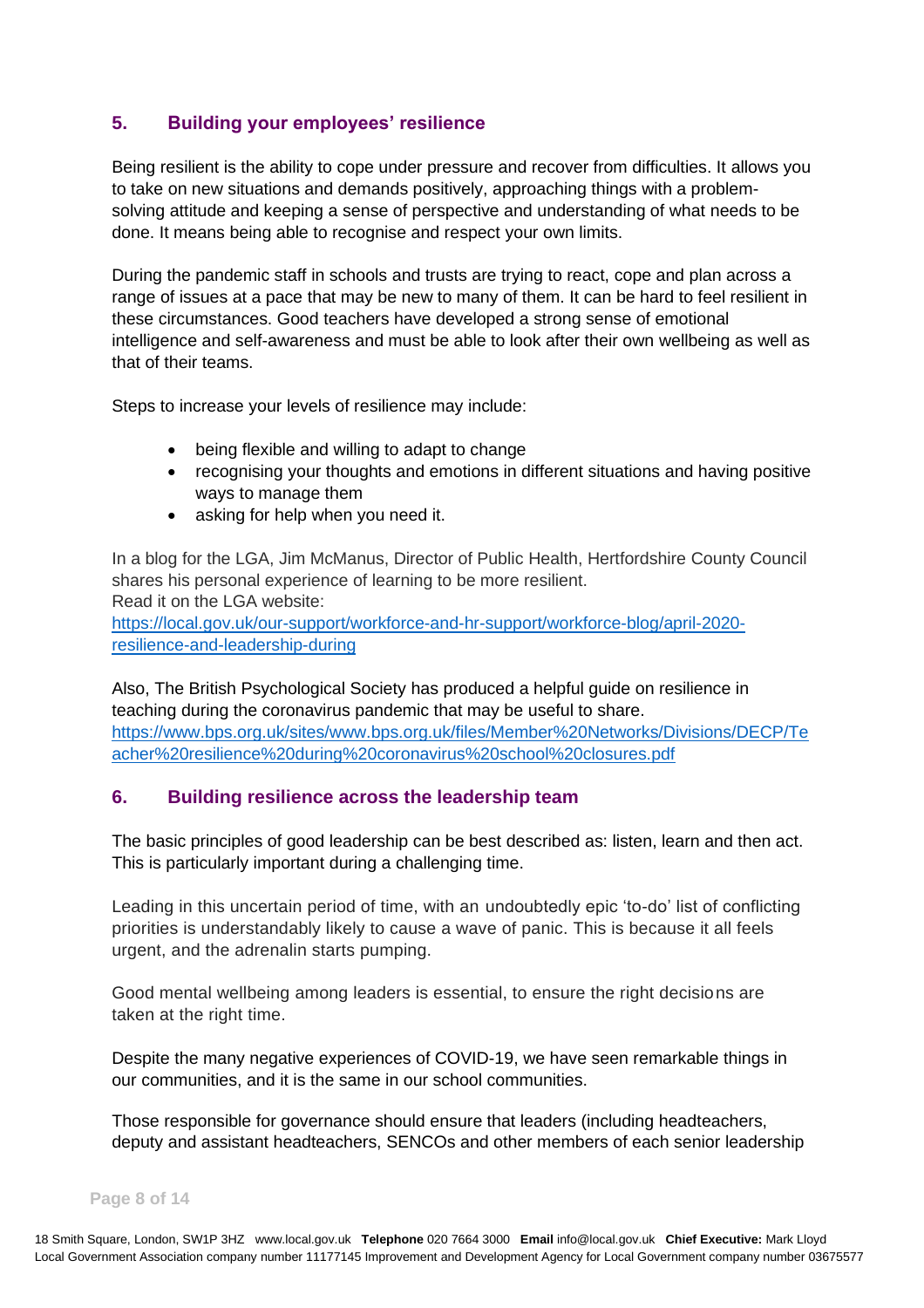team) all have time and a safe and confidential space in which they can talk through the challenges, stresses and frustrations of running schools and educational settings during this unprecedented situation.

Protecting this time for reflection will allow teams to:

- reflect and explore the experience of lockdown on them individually and on their school community. Identifying successes and what has been learnt
- identify staff and children who may need extra support going forward
- consider those who have experienced trauma and bereavement
- enhance teacher resilience by promoting teachers' sense of belonging, their ability to seek help, and continue learning at this time
- consider what needs to be achieved, identify the challenges, develop a plan and a timescale that works
- discuss with staff how everyone's emotional and physical health can be safeguarded and enhanced
- consider practical advice, when responding to how staff may be feeling
- facilitate management and staff teams to develop a positive vision for the future.

## <span id="page-8-0"></span>**7. Recognising social stigma facing key workers**

Staff in schools and trusts are obviously reflective of the wider community, so some will have been able to keep working, some will have had to shield, some will be anxious about the situation and others, not. Some will have wanted to open schools up sooner, and others will want that to move more slowly – but all staff risk hearing robust views from the public which may be based on assumptions. Being at the centre of a public policy debate is never easy.

Leaders and those responsible for governance can help by empathising the point that stigma is unsurprising but can be distressing within the COVID-19 situation, and they can highlight camaraderie whilst working. Schools have been a major part of the UKs' COVID-19 response. It may also be useful to point out that there has been a reported increase in regard for school staff/professionals during this time. As many parents and carers endeavour to 'home school' their children, they now know that this is not as easy as they previously thought!

## <span id="page-8-1"></span>**8. The impact on employees of supporting pupils with bereavement**

Dealing with death can be an inevitable part of working in schools, especially during this difficult time. Staff may be struggling with the loss of friends, family members or colleagues. Being isolated from friends and family can make feelings of grief much more intense. School staff are often called upon to support pupils and their families when a family or staff member dies and supporting someone experiencing a loss can be emotionally draining, particularly if it's a bereaved child.

It is important throughout the pandemic for leaders to pay attention to the support their staff may need, including time to reflect and deal with the emotional impact of supporting pupils and colleagues through their bereavement and grief.

#### **Page 9 of 14**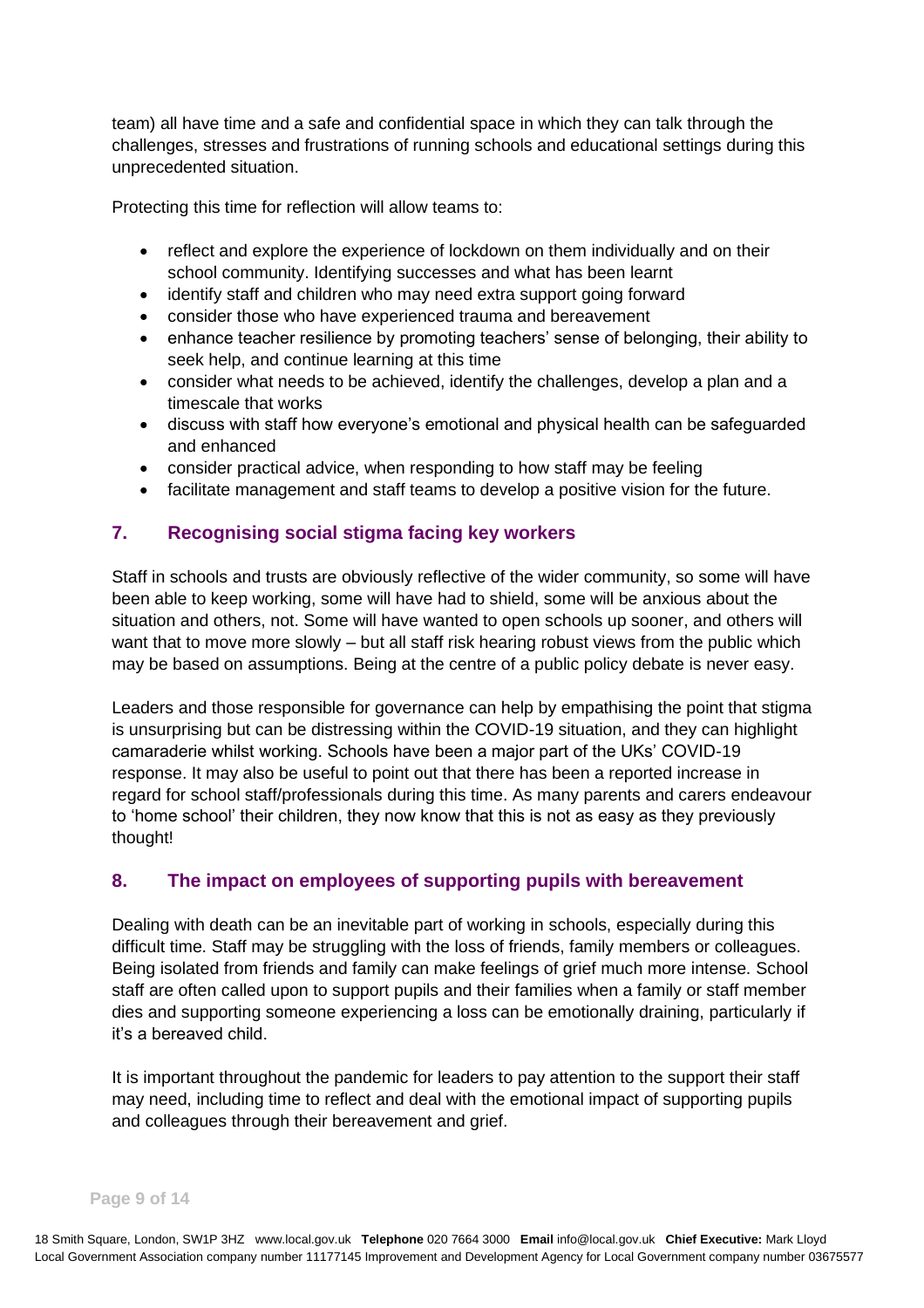In schools with a religious character, leaders might also speak to their diocesan or religious authority as there are many faith-based organisations also providing bereavement support.

Child Bereavement UK has a comprehensive guide for schools and staff on how to support children in understanding and responding to bereavement. <https://www.childbereavementuk.org/pages/category/primary-schools>

[Cruse Bereavement Care](https://www.cruse.org.uk/get-help/coronavirus-dealing-bereavement-and-grief) offers advice and support on dealing with bereavement and grief during the coronavirus outbreak.

<https://www.cruse.org.uk/get-help/coronavirus-dealing-bereavement-and-grief>

[At a Loss](https://www.ataloss.org/) provides signposting to other services across the UK that can provide resources and support to those that are bereaved. <https://www.ataloss.org/>

## <span id="page-9-0"></span>**9. The importance of looking after yourself**

In addition to schools and trusts providing the necessary resources, space and tools to support staff, it's also worth remembering the simple common-sense advice that we know we should do, but we don't always find the time to.

Sometimes we have to remind one another of these things, and to give one another permission to take the time we need, to invest in ourselves and to keep our own well-being in a positive place.

So, don't forget to:

- stay connected with friends, family and colleagues. Keep talking, even if that means by on-line methods
- take a break from the social media, switch off the news sometimes, give your brain a break from the information overload and the worry
- get some physical exercise, whatever that means for you
- keep your COVID-19 response factual, don't guess or catastrophize about what's going to happen, focus on what you know
- make sure you're getting some fresh air, sit outside, get out the office or classroom, feel the sun on your face
- try and keep your diet healthy, with plenty of fresh fruit and veg
- try not to lean too much on the crutches, whether that's coffee or alcohol, be sensible
- step away from the screens, and find a good book
- allow yourself some time to acknowledge your own emotions, whatever they are.

**Page 10 of 14**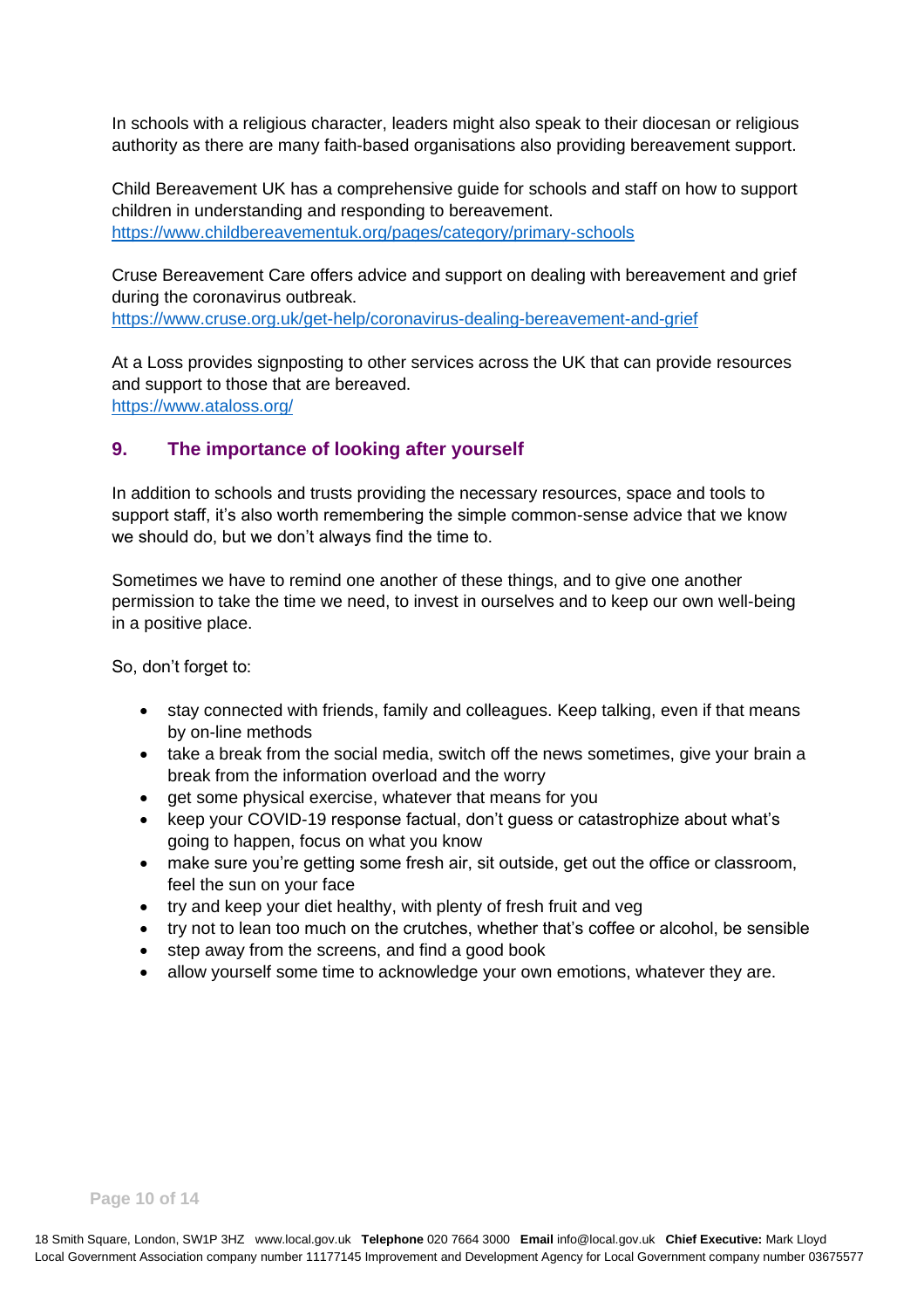#### <span id="page-10-0"></span>**10. Additional resources**

- **Able Futures** delivering the Department for Work and Pensions [Access to work](https://able-futures.co.uk/)  [mental health support service for individuals, employers and apprenticeship](https://able-futures.co.uk/)  [providers](https://able-futures.co.uk/)
- **ACAS** [fear and trust in the evolving world of work](http://www.acas.org.uk/fear-and-trust-in-the-evolving-world-of-work)
- The **Australian education department**, which has a long history in supporting remote learning, has a useful article in connecting with students in the online [classroom](https://schools.au.reachout.com/articles/connecting-with-students-in-the-online-classroom)
- **British Safety Council** a free online course for managers [that highlights some of](https://www.britsafe.org/about-us/managing-stress-within-your-team-course/)  [the pressures their teams might face,](https://www.britsafe.org/about-us/managing-stress-within-your-team-course/) and helps managers become more aware of their own actions and behaviours, and most importantly it helps manage and reduce stress levels within their team
- **British Safety Council** [a free online course that provides line managers with the](https://www.britsafe.org/about-us/managing-mental-health-course/)  [skills and confidence to listen to and talk](https://www.britsafe.org/about-us/managing-mental-health-course/) with someone who feels that they need to share a problem regarding their mental health
- **British School of the Netherlands** has a range of [activities to help](https://voices.britishschool.nl/expertvoices/2020/04/08/activities-to-help-children-recognise-and-explain-their-emotions/)  children recognise [and explain their emotions](https://voices.britishschool.nl/expertvoices/2020/04/08/activities-to-help-children-recognise-and-explain-their-emotions/)
- **Catholic Education Service** provides links to a range of [mental health resources](http://catholiceducation.org.uk/schools/mental-health-resources)
- **[Church of England Education](https://protect-eu.mimecast.com/s/Wk77CvgJLcW2XWWhXBM3p)** has resources on bereavement on its website
- A blog by Dr Chris Moore writing for Ed Psych Insight giving tips for teachers to manage their wellbeing [during the coronavirus crisis](https://www.epinsight.com/post/managing-stress-self-care-during-the-coronavirus-crisis)
- **[Education](https://www.educationsupport.org.uk/helping-you/telephone-support-counselling) support** produced these mental health resources for teachers, lecturers and support staff dealing with the COVID-19 crisis. These are the topics which have been highlighted as especially difficult. View the [resources](https://www.educationsupport.org.uk/coronavirus-support) or [view all our short video](https://www.educationsupport.org.uk/resources?f%25255B0%25255D=field_type%3A278&f%255B0%255D=field_type%3A278&f%5B0%5D=field_type%3A278)  [guides here.](https://www.educationsupport.org.uk/resources?f%25255B0%25255D=field_type%3A278&f%255B0%255D=field_type%3A278&f%5B0%5D=field_type%3A278)
- **Education support network** has a free telephone service for education staff.
- The **General Teaching Council for Scotland** has created and curated [a variety of](https://gtcsnew.gtcs.org.uk/News/news/health-wellbeing.aspx)  [resources and advice to support teacher and lecturer health and](https://gtcsnew.gtcs.org.uk/News/news/health-wellbeing.aspx) wellbeing during the [Covid-19](https://gtcsnew.gtcs.org.uk/News/news/health-wellbeing.aspx)
- **HAYS** are offering [free Wellbeing First pack](https://educationtraining.hays.co.uk/wellbeing-first/) to help teachers and support staff make it through this difficult period by adding a range of new online courses around the best practice for remote working and wellbeing
- **Mental Health Foundation** [Looking after your mental health during the coronavirus](https://www.mentalhealth.org.uk/publications/looking-after-your-mental-health-during-coronavirus-outbreak)  [outbreak](https://www.mentalhealth.org.uk/publications/looking-after-your-mental-health-during-coronavirus-outbreak)
- **[Schools in Mind](https://protect-eu.mimecast.com/s/zkngCMjYLt6qYkVSJPoXD?domain=annafreud.org)** network where school staff can find and share resources, research and training
- **Teach Together** [a free text messaging service launched to support](https://chartered.college/2020/03/26/teachtogether-2/)  [teachers](https://chartered.college/2020/03/26/teachtogether-2/) during COVID-19

**Page 11 of 14**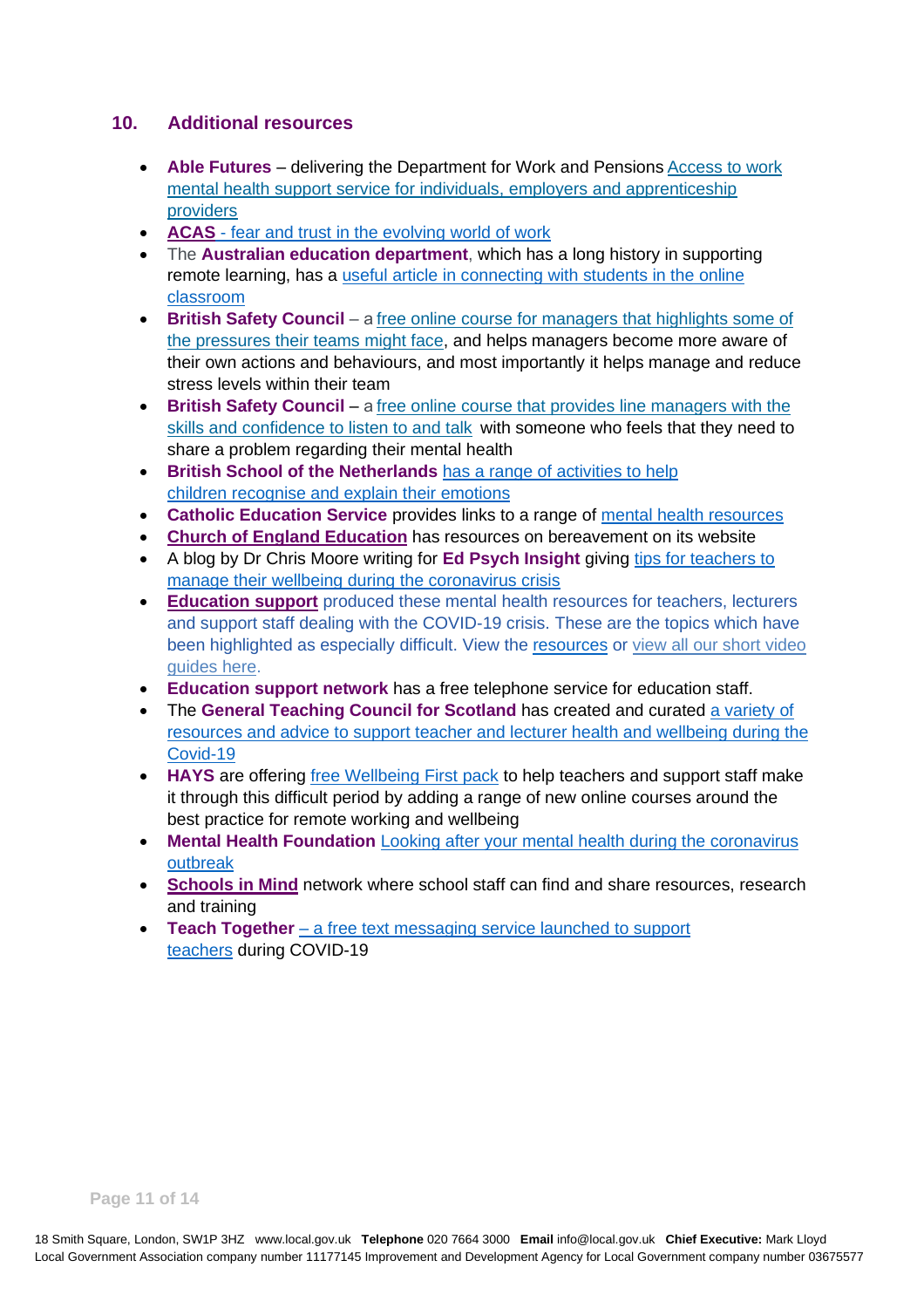

# <span id="page-11-0"></span>**Appendix 1**

## **16 example questions you may wish to consider for a staff wellbeing survey during Covid-19 pandemic.**

**NB you may wish to customise the language to suit the needs of your organisation.**  

| <b>Response options</b> |                                                                                                                                                        | 1= strongly agree,<br>10= strongly disagree                                             | <b>Select</b><br>response |
|-------------------------|--------------------------------------------------------------------------------------------------------------------------------------------------------|-----------------------------------------------------------------------------------------|---------------------------|
|                         | 1. My school actively<br>demonstrates that it<br>cares for its staff *                                                                                 | 1 2 3 4 5 6 7 8 9 10                                                                    |                           |
|                         | 2. I feel generally supported<br>in my role at this time by<br>colleagues                                                                              | 1 2 3 4 5 6 7 8 9 10                                                                    |                           |
|                         | 3. I feel generally supported<br>in my role by<br>school leaders                                                                                       | Very well supported<br><b>Sufficiently supported</b><br><b>Insufficiently supported</b> |                           |
|                         | 4. My manager makes an<br>effort to keep in touch<br>with me when I'm working<br>from home (during<br>lockdown for example)                            | 1 2 3 4 5 6 7 8 9 10                                                                    |                           |
|                         | 5. Do you feel able to<br>contact your line<br>manager directly to                                                                                     | Yes, I can contact my line<br>manager easily                                            |                           |
|                         | discuss your individual<br>constraints and working<br>practices?                                                                                       | I have not been able to<br>discuss my situation with<br>my line manager                 |                           |
|                         |                                                                                                                                                        | I am not sure how to best<br>contact my line manager                                    |                           |
|                         | 6. Do you feel you have<br>someone from the school<br>that, should you need to,<br>you could talk to about<br>concerns or anxieties you<br>might have? | Yes / No                                                                                |                           |

**Page 12 of 14**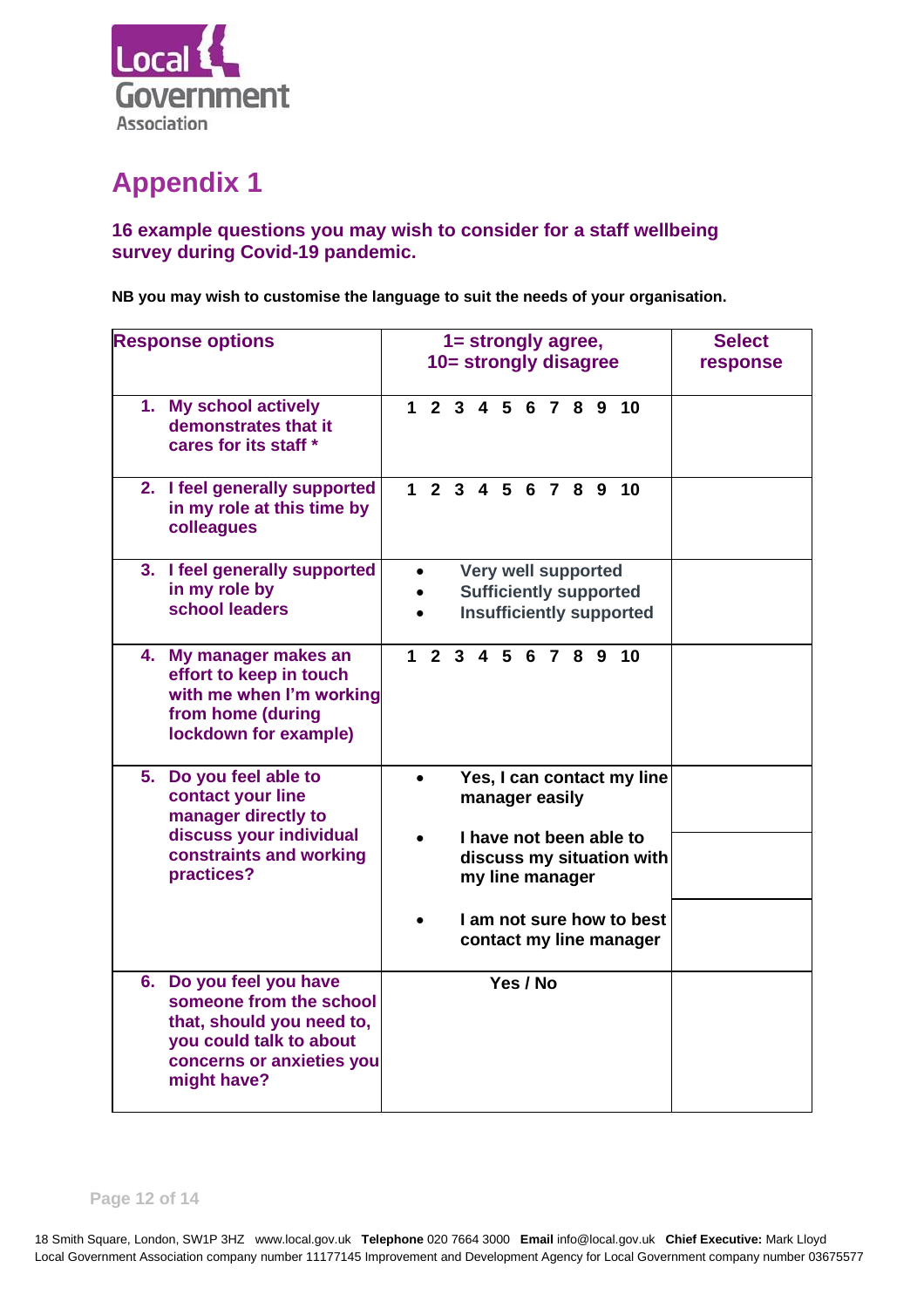| 8. How would you say that<br><b>Better than before Covid-19</b><br>$\bullet$<br>your mental health is at<br>• Worse than before Covid-19<br>the moment?<br>Same as before Covid-19<br>9. I understand my role and<br>Yes / No<br>where it fits into our<br>school structure<br>10. I am supported with the<br>1 2 3 4 5 6 7 8 9<br>10<br>right equipment and<br>information in order to<br>perform my job<br>effectively?<br>11. Do you feel able to<br>Yes - I have enough time to<br>$\bullet$<br>manage your current<br>relax and manage my<br>workload?<br>personal /<br>family circumstances<br>No - Work demand does not<br>allow me sufficient time for<br>relaxation and<br>personal commitments<br>12. What support and/or<br>Time-management guidance e.g.<br>training do you think<br>how to work efficiently at<br>$\bullet$<br>would be most useful to<br>home / how to prioritise e-<br>support (tick as many as<br>mails<br>you require)<br>how to access and use<br>online platforms for content<br>creation & communication<br>e.g. MS Teams,<br>zoom, school<br>email, learning platforms<br>Online training related to my | 7. How would you rate your<br>current mental health and<br>well-being? | 1 2 3 4 5 6 7 8 9 10 |  |
|----------------------------------------------------------------------------------------------------------------------------------------------------------------------------------------------------------------------------------------------------------------------------------------------------------------------------------------------------------------------------------------------------------------------------------------------------------------------------------------------------------------------------------------------------------------------------------------------------------------------------------------------------------------------------------------------------------------------------------------------------------------------------------------------------------------------------------------------------------------------------------------------------------------------------------------------------------------------------------------------------------------------------------------------------------------------------------------------------------------------------------------------|------------------------------------------------------------------------|----------------------|--|
|                                                                                                                                                                                                                                                                                                                                                                                                                                                                                                                                                                                                                                                                                                                                                                                                                                                                                                                                                                                                                                                                                                                                              |                                                                        |                      |  |
|                                                                                                                                                                                                                                                                                                                                                                                                                                                                                                                                                                                                                                                                                                                                                                                                                                                                                                                                                                                                                                                                                                                                              |                                                                        |                      |  |
|                                                                                                                                                                                                                                                                                                                                                                                                                                                                                                                                                                                                                                                                                                                                                                                                                                                                                                                                                                                                                                                                                                                                              |                                                                        |                      |  |
|                                                                                                                                                                                                                                                                                                                                                                                                                                                                                                                                                                                                                                                                                                                                                                                                                                                                                                                                                                                                                                                                                                                                              |                                                                        |                      |  |
|                                                                                                                                                                                                                                                                                                                                                                                                                                                                                                                                                                                                                                                                                                                                                                                                                                                                                                                                                                                                                                                                                                                                              |                                                                        |                      |  |
|                                                                                                                                                                                                                                                                                                                                                                                                                                                                                                                                                                                                                                                                                                                                                                                                                                                                                                                                                                                                                                                                                                                                              |                                                                        |                      |  |
| role (please specify)<br>Other (please specify)                                                                                                                                                                                                                                                                                                                                                                                                                                                                                                                                                                                                                                                                                                                                                                                                                                                                                                                                                                                                                                                                                              |                                                                        |                      |  |